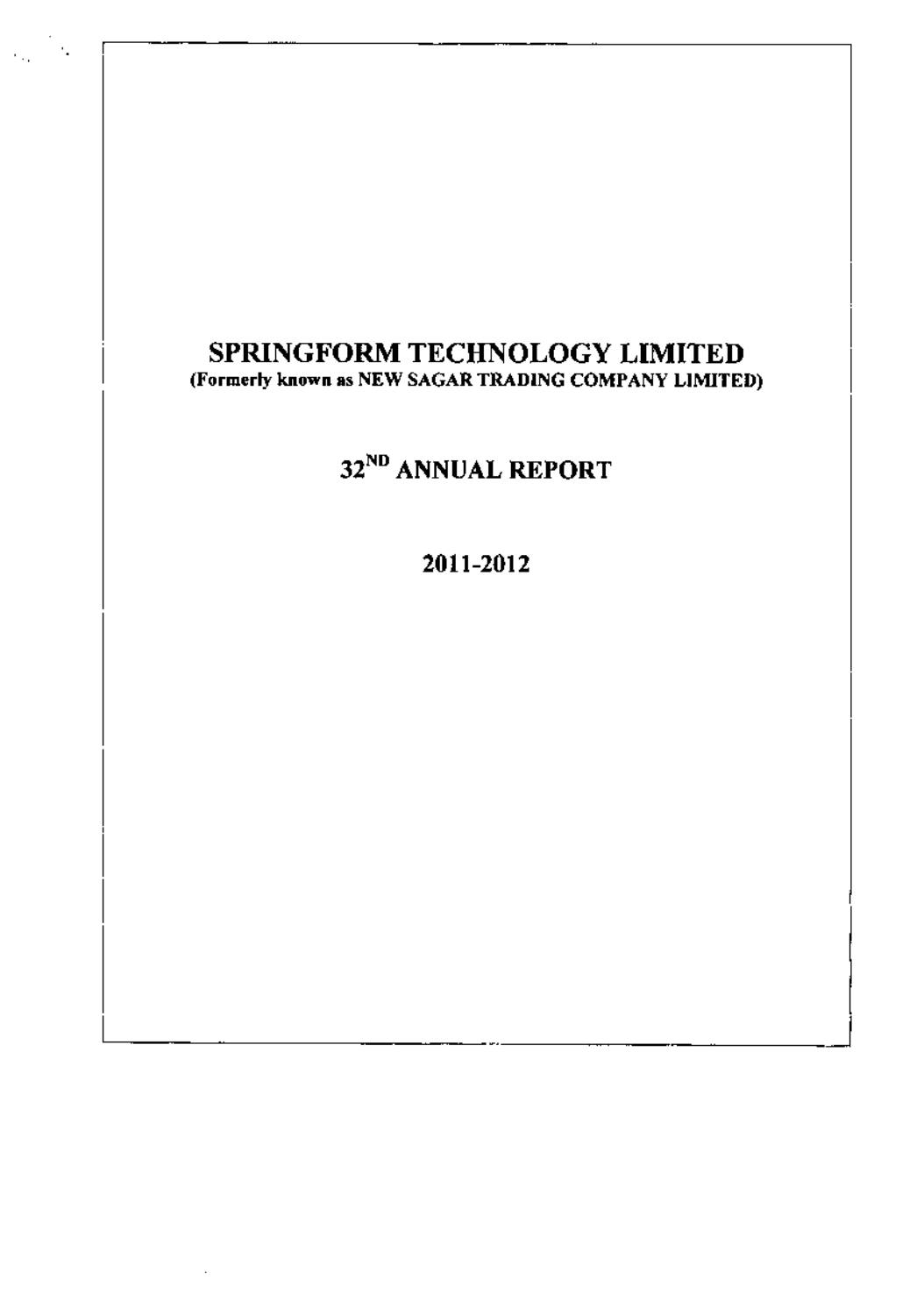## SPRINGFORM TECHNOLOGY LIMITED (Formerly known as New Sagar Trading Company Limited)

# 32<sup>ND</sup> ANNUAL REPORT 2011-2012

## **DIRECTORS:**

Mr. K. M. Shah, Chairman

Mr. P. K. Shah

Mr. Jayantilal D. Shah

Mr. Dhiraj S. Bheda

#### **BANKERS:**

H. D. F. C. Bank Ltd

The Jain Sahakari Bank Ltd

### **AUDITORS:**

M/s. K. C. Thakkar & Co. Chartered Accountants Mumbai

# **REGISTERED OFFICE:**

A-203, Suchita Enclave, Maharashtra Nagar, Borivali (West) Mumbai - 400 092.

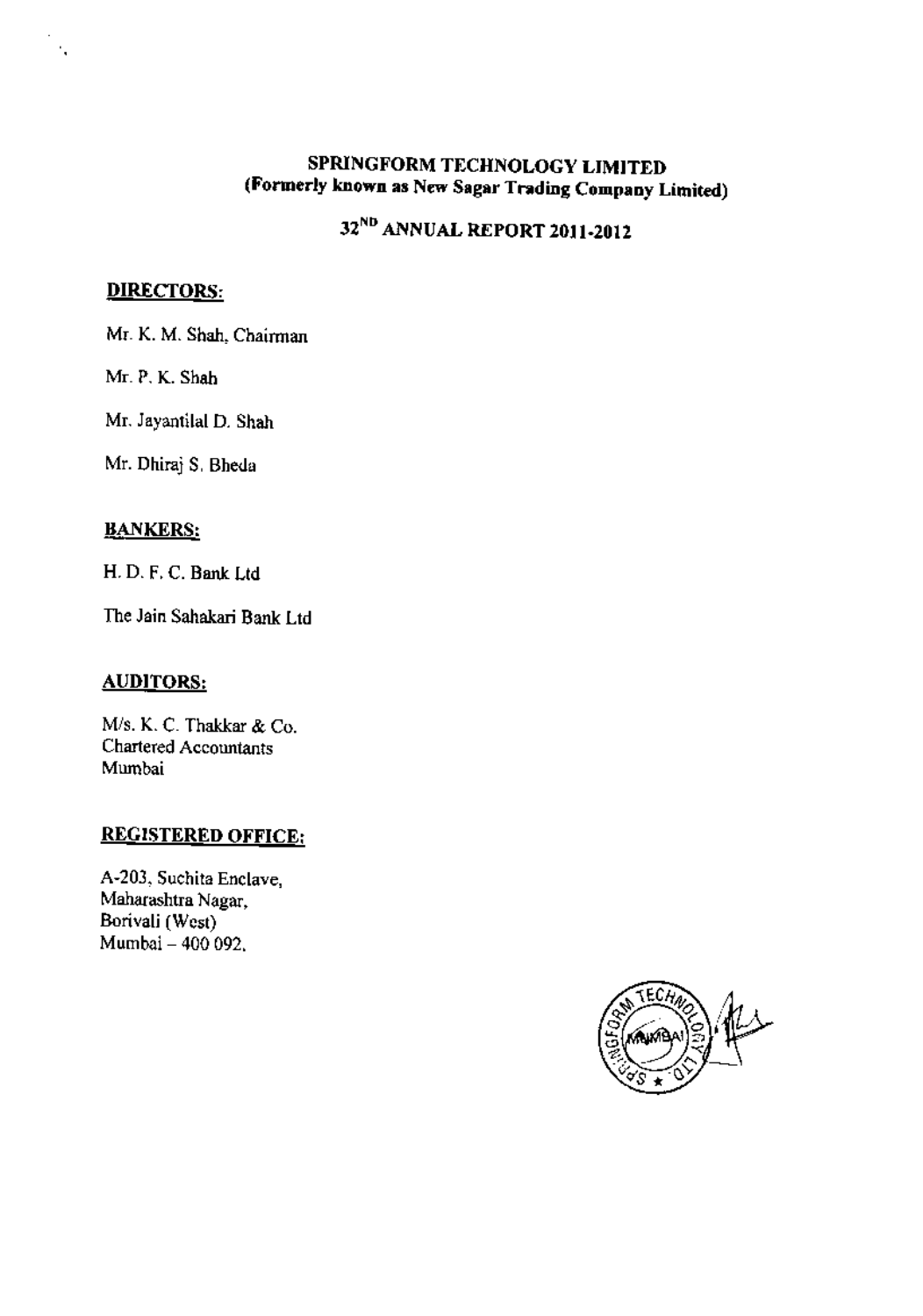#### **SPRINGFORM TECHNOLOGY LTD** (Formerly known as New Sagar Trading Company Limited) REGD. OFFICE: A-203. Suchita Enclave, Maharashtra Nagar, Borivali (W), Mumbai - 400 092.

# NOTICE OF THE 32<sup>ND</sup> ANNUAL GENERAL MEETING

NOTICE is hereby given that Thirty Second Annual General Meeting of the Company will be held on Saturday, 29<sup>th</sup> September, 2012 at 11.30 A.M. at the Registered Office of the Company at A-203, Suchita Enclave, Maharashtra Nagar, Borivali (W), Mumbai - 400 092, to transact the following business :-

#### **ORDINARY BUSINESS:**

- To consider and adopt the Profit and Loss Account for the financial year ended 31<sup>st</sup> March. L. 2012 and the Balance Sheet as at that date together with the Reports of the Directors and Auditors thereon.
- $2.$ To appoint a Director in place of Shri Pankaj Kishor Shah who retires by rotation & being eligible, offers himself for re-appointment.
- 3. To reappoint M/s. K. C. Thakkar & Co., Chartered Accountants, Mumbai as the Auditors of the Company from the conclusion of this meeting until the conclusion of the next Annual General Meeting and to authorize the Board to fix their remuneration.



#### **NOTES:**

- $\mathbf{1}$ . A member who is entitled to attend and vote at the Annual General Meeting is entitled to appoint one or more proxies to attend and vote instead of him on a poll and proxy need not be a member. Proxies in order to be effective must be received at the company's registered office not later than forty-eight hours before the commencement of the meeting.
- $2.$ The Register of Members and the Share Transfer Books of the Company will remain closed from 24<sup>th</sup> September, 2012 to 29<sup>th</sup> September, 2012 (both days inclusive) for the purpose of convening of Annual General Meeting,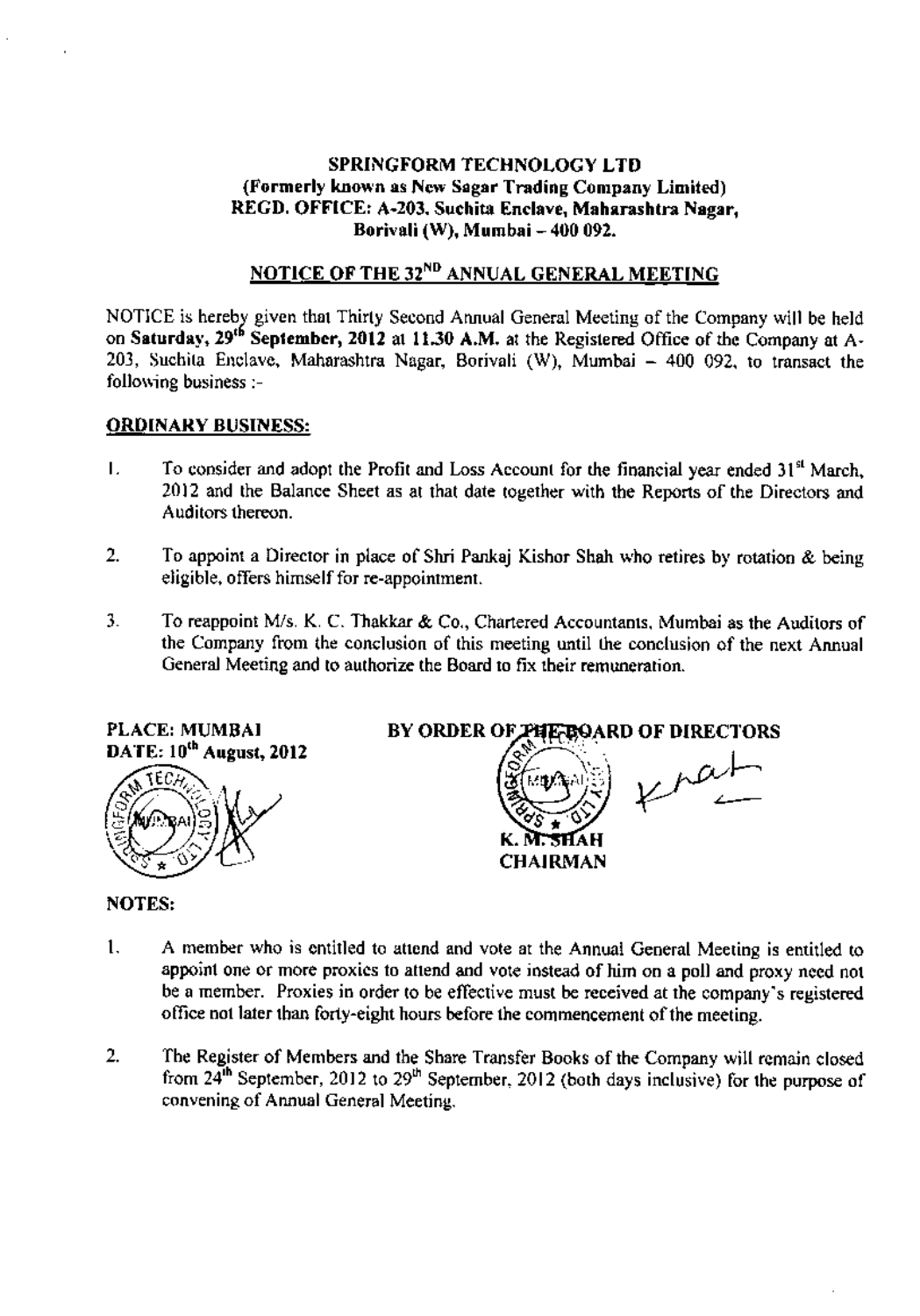## SPRINGFORM TECHNOLOGY LIMITED (Formerly known as New Sagar Trading Company Limited) REGD. OFFICE: A-203. Suchita Enclave, Maharashtra Nagar, Borivali (W), Mumbai - 400 092.

#### **DIRECTOR'S REPORT**

## To The Shareholders SPRINGFORM TECHNOLOGY LIMITED

Your directors have pleasure in presenting the Thirty Second Annual Report and Audited Statement of Accounts for the Financial Year ended 31<sup>st</sup> March, 2012.

#### **OPERATIONS:**

 $\sim$  .

| <b>Particulars</b>         | 31.03.2012 | 31.03.2011 |
|----------------------------|------------|------------|
| <b>Total Revenue</b>       | 09.18      | 08.37      |
| Total Expenditure          | 08.60      | 07.82      |
| PBDT                       | 0.58       | 0.55       |
| Depreciation               | 0.14       | 0.17       |
| Profit before Tax          | 0.44       | 0.38       |
| Provision for Income Tax   |            |            |
| a) Current                 | 0.16       | 0.24       |
| Deferred<br>b).            | (0.14)     | (0.09)     |
| F.B.T.<br>c)               | 0.00       | 0.00       |
| Profit after Tax           | 0.42       | 0.23       |
| Add: - Balance brought     | 25.19      | 24.96      |
| forward from previous year |            |            |
| Profit carried forward to  | 0.42       | 0.23       |
| <b>Balance Sheet</b>       |            |            |
| Equity Share Capital       | 5.00       | 5.00       |
| Reserves                   | 25.61      | 25.19      |
| Shareholders fund          | 29.96      | 29.96      |
| <b>Book value</b>          | 59.92      | 59.92      |
| <b>EPS</b>                 | 0.84       | 0.46       |

#### DIVIDEND:

Your Directors wish to plough back the profits in the business and hence do not recommend any dividend for the year under review.

### **COMPANY PROSPECTS AND FUTURE OUTLOOK**

In the current year Company is hopeful of achieving higher turnover and profitability barring unforeseen circumstances.

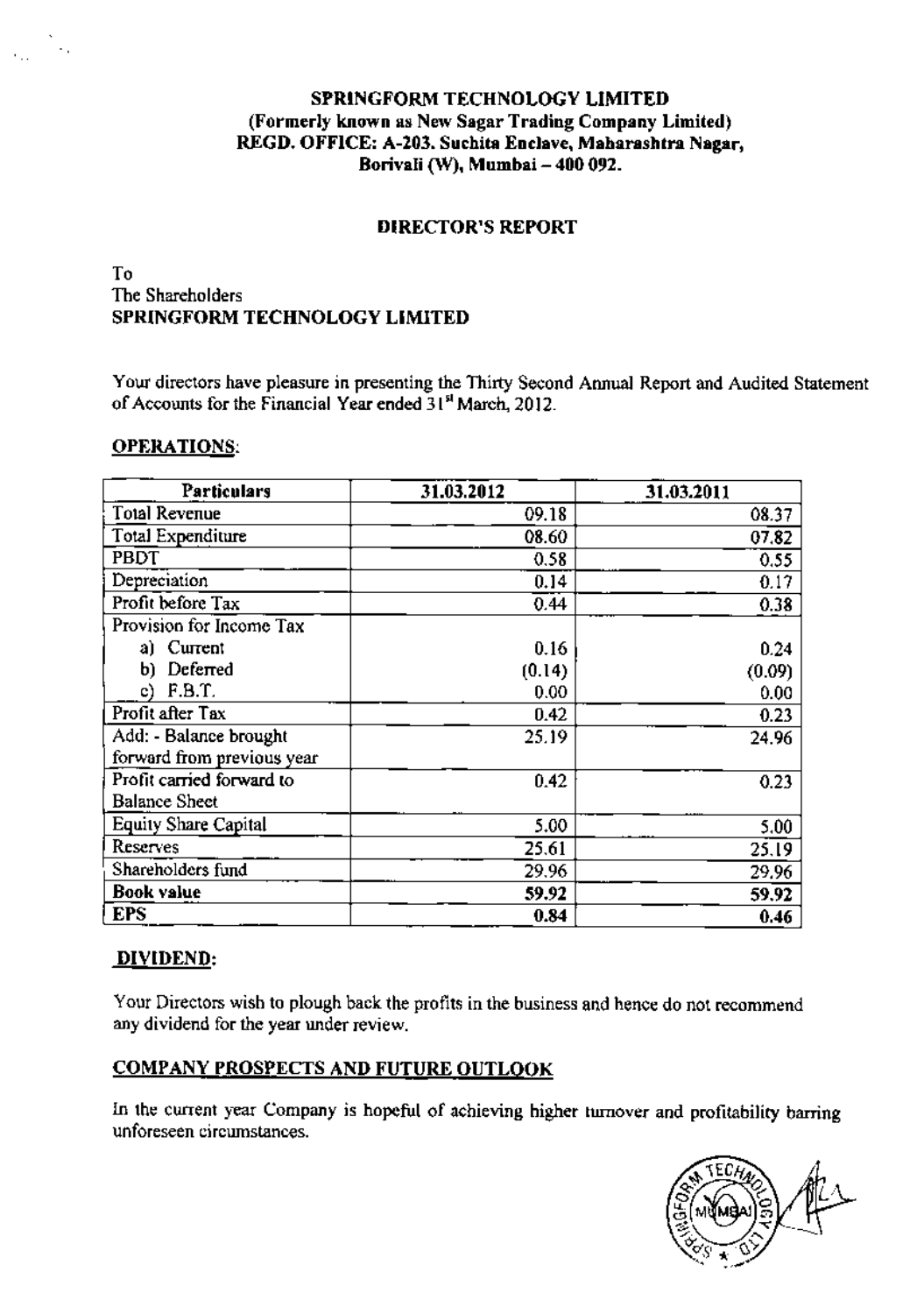#### **DEPOSITS:**

 $\cdot$  .

The Company has not accepted any Public Deposits under section 58A of the Companies Act, 1956 during the year under review.

#### **DIRECTORS:**

In accordance with the provisions of the Companies Act, 1956 and Article 100 of the Articles of Association of the Company, Shri Pankaj Kishor Shah, Director of the Company retire by rotation and being eligible offer himself for reappointment.

### DIRECTORS' RESPONSIBILITY STATEMENT

Pursuant to Section 217(2AA) of the Companies Act, 1956 (hereinafter referred to as "the Act"), your Directors confirm that:

- 1. In the preparation of the Annual Accounts for the financial year ended  $31<sup>st</sup>$  March, 2012, the applicable accounting standards had been followed along with proper explanation relating to material departures;
- 2. That the directors had selected such accounting policies and applied them consistently and made judgments and estimates that were reasonable and prudent so as to give a true and fair view of the state of affairs of the Company at 31<sup>st</sup> March, 2012 and of the profits of the Company for the year ended 31<sup>st</sup> March, 2012 under review.
- 3. That the directors had taken proper and sufficient care for the maintenance of adequate accounting records in accordance with the provisions of the Companies Act. 1956 for safeguarding the assets of the Company and for preventing the detecting fraud and other irregularities.
- 4. That the directors had prepared the Annual Accounts for the year under review on a 'going concern' basis.

### **CONSERVATION OF ENERGY, TECHNOLOGY ABSORPTION FOREIGN EXCHANGE EARNINGS AND OUTGO:**

The Provisions of Section 217 (1) (e) of the Companies Act, 1956 read with Companies (Disclosure of Particulars in the Report of Board of Directors) Rules, 1988, with respect to conservation of energy and technology absorption are not applicable to the Company as the Company did not carry out manufacturing activities and there is no foreign exchange earnings and outgo.

### PARTICULARS OF EMPLOYEES:

There are no employees covered under Section 217 (2A) of the Companies Act, 1956 read with Companies (particulars of employees) Rules, 1975.

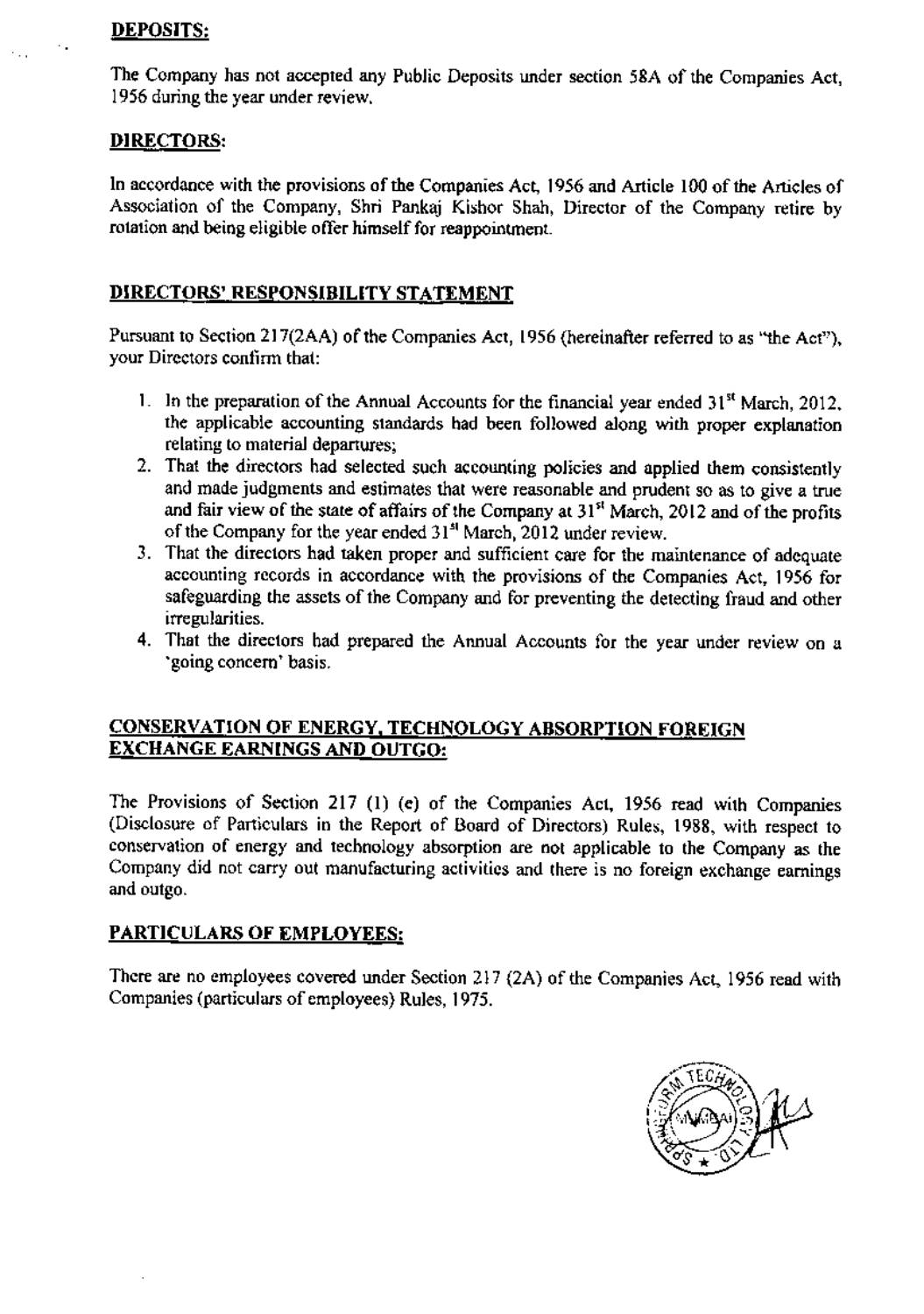#### **AUDITORS:**

M/s. K. C. Thakkar & Co., Chartered Accountant, Mumbai, Statutory Auditors of the Company holds office until the conclusion of the forthcoming Annual General Meeting and is eligible for re-appointment. The Company has received letter from them to the effect that their appointments, if made, would be within the prescribed limits under Section 224(1- B) of the Companies Act, 1956. The members are requested to consider their re-appointment for the current financial year ended on 2012-2013 and authorize the Board of Directors to fix their remuneration.

#### **ACKNOWLEDGEMENT:**

Your Directors take this opportunity to express their gratitude for the co-operation and support from its customers, vendors, shareholders, investors, bankers, business associates and advisors and look forward to their continued support.

Your Directors also wish to place on record their appreciation for the dedication with which the employees at all levels performed their duties and for their cooperation and support during the year.



PLACE: MUMBAI DATE: 10<sup>th</sup> August, 2012 BY ORDER OF THE BOARD LIMIT **RECTORS** 

**X** nat

K. M. SHAH **CHAIRMAN**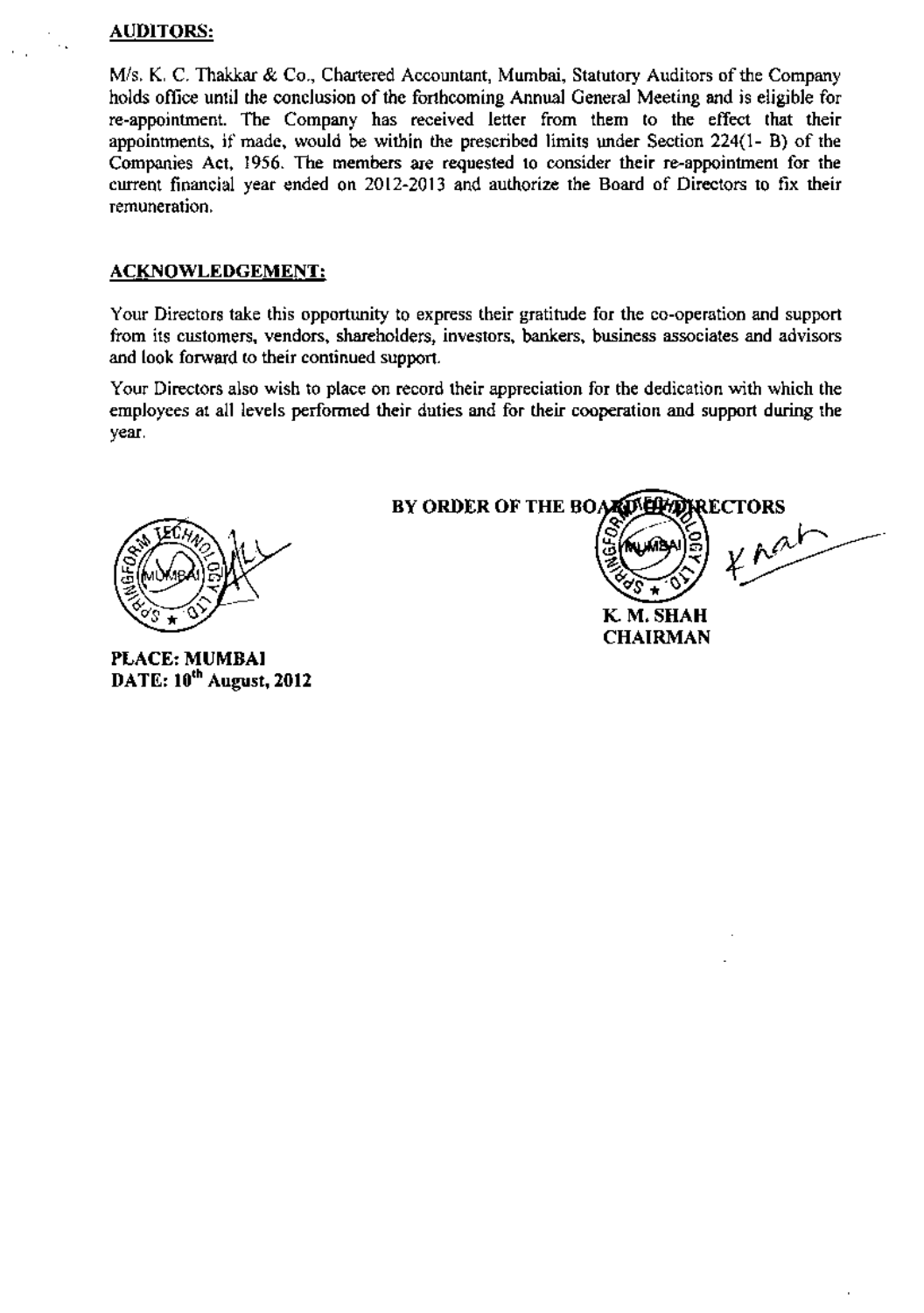201/202, Siddharth, Near Indraprasth, S. V. Road, Borivii (W) Mumbai - 400 092.

Tel.Nos.:55705174/2805 4202

#### To the Members of **SPRINGFORM TECHNOLOGY LTD** (Formerly known as New Sagar Trading Company Limited)

#### **AUDITORS' REPORT**

We have audited the attached Balance Sheet of SPRINGFORM TECHNOLOGY LIMITED (Formerly known as NEW SAGAR TRADING COMPANY LIMITED) ("the Company") as at March 31, 2012, the Profit and Loss Account and the Cash Flow statement of the Company for the year ended on the date annexed thereto. These Financial statements are responsibility of the Company's management. Our responsibility is to express an opinion on these financial statements based on out audit.

We conducted out audit in accordance with auditing standards generally accepted in India. Those standards require that we plan and perform the audit to obtain reasonable assurance about whether the financial statements are free of material misstatement. An audit includes examining, on a test basis, evidence supporting the amounts and disclosures in the financial statements. An audit also includes assessing the accounting principles used and significant estimates made by management, as well as evaluating the overall financial statement presentation. We believe that our audit provides reasonable basis for our opinion.

- As required by the Companies (Auditors' Report) Order, 2003 issued by the Central government in terms L. of Section 227 (4A) of the Companies Act, 1956, we enclose in the Annexure hereto a statement on the matter specified in Paragraph 4 of the said Order.
- Further to our comments in Annexure referred to in paragraph 1 above, we report that: 2.
- a) We have obtained all the information and explanations which to the best of our knowledge and belief were necessary for the purpose of our audit.
- $b)$ In our opinion, proper books of accounts as required by law have been kept by the Company, so far as appears from our examination of such books.
- The Balance Sheet and Profit and Loss Account dealt with by this Report are in agreement with the books c). of accounts;
- In our opinion and to the best of our information, the Balance Sheet and Profit and Loss Account dealt with d) by this report comply with Accounting Standards referred to in sub-section (3C) of Section 211 of the Companies Act, 1956, to the extent applicable.
- On the basis of the written representations received from the Directors as on March 31, 2012, and taken on  $e)$ record by the Board of Directors and further certified by the Company, we report that none of the Directors are prima facie disqualified as on March 31, 2012 from being appointed as a Director in terms of Clause (g) of Sub-section (1) of Section 274 of the Companies Act, 1956.
- In our opinion and to the best of our information and according to the explanations given to us, the said f) accounts, read together with the Schedules and Notes thereon, give the information as required by the Companies Act, 1956 in the manner so required and give a true and fair view:-
- In the case of the Balance Sheet, of the State of Affairs of the Company as at 31<sup>st</sup> March, 2012; and  $\left( i\right)$
- In the case of the Profit and Loss Account, of the Profit for the year ended on that date. (ii)
- In the case of Cash Flow statement, of the cash flows for the year ended on that date.  $(iii)$

For K. C. THAKKAR & CO., Chartered Accountants

**K. C. THAKKAR** Proprietor (Membership No. 32950) Place: Muntbai DATE: 30.05.2012

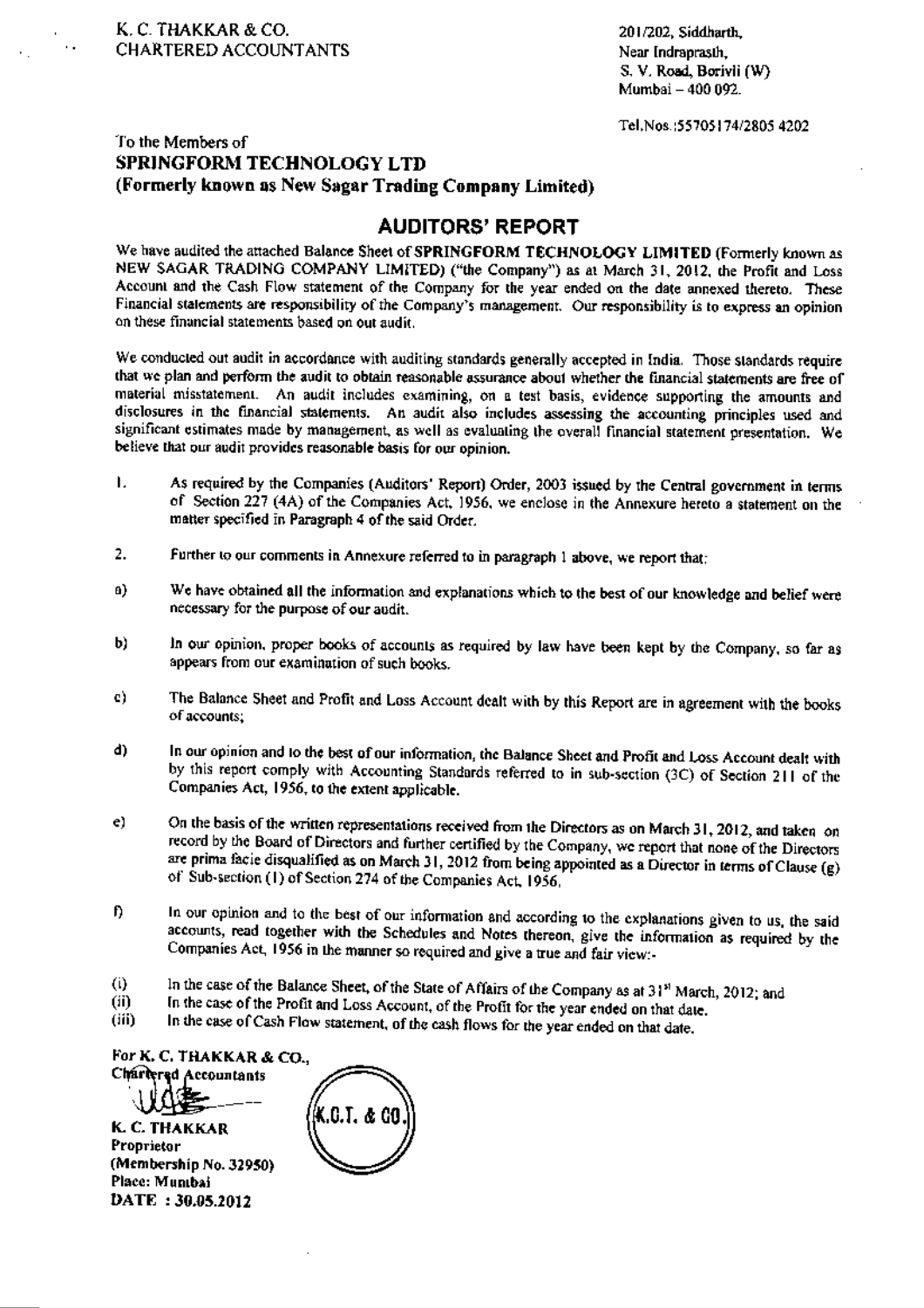Statement referred to in paragraph 3 of our report of even date to the members of SPRINGFORM TECHNOLOGY LIMITED, on the accounts for the year ended 31<sup>x</sup> March, 2012.

On the basis of such checks as we considered appropriate and in terms of information and explanations given to us, we state that:-

- $1$  . The Company has maintained proper records showing full particulars including Quantitative a) details and situation of Fixed Asset.
	- Ы) All the assets have been physically verified by the Management during the year. The Discrepancies noticed on physical verification were not material and have been properly dealt with in the books of accounts.
	- During the year the company has not disposed of any substantial part of fixed assets, c)

 $2.$ The Company has income by way of interest and Software Development and hence the question of physical verification of Inventories and maintaining proper records thereof does not arise. Further, the question of commenting, on reasonableness and adequacy of the procedures of physical verification of inventories in relation to the size of the Company and the nature of its business, does not arise.

- 3.  $(a)$ The Company has not granted unsecured loan to any Company covered in the Register maintained U/s. 301 of the Companies Act, 1956, as stated below: In view of  $3$  (a) clause b, c, & d are not applicable
	- The Company has not taken any loans, secured or unsecured from Companies, firms or other (e) parties covered in the register maintained u/s. 301 of the Companies Act, 1956. Accordingly, the question of commenting, on the rate of interest and other terms and conditions of loans taken by the Company, secured or unsecured, are prima facie not prejudicial to the interest of the Company, does not arise. Also the question of commenting, on regular payment of principal amount and interest thereon, and, on taking reasonable steps for recovery / payment of principal amount and interest thereon, does not arise.

In our opinion and according to the information and explanations given to us, there is an adequate internal 4 control procedure commensurate with the size of the Company and the nature of its business. During the course of Audit, we have not observed any continuing failure to correct major weakness in internal controls.

5. Based on the audit procedures applied by us and according to the information and explanations provided by the management, we are of the opinion that there are no transactions that need to be entered into the register maintained ws. 301 of the Companies Act, 1956. Accordingly, the question of commenting, on reasonableness of prices of each transaction having regard to the prevailing market prices at the relevant time, does not arise.

The Company has not accepted any deposit from the Public and hence the question of applicability of the 6. directives issued by the Reserve Bank of India and the provisions of Section 56 A and Section 58 AA of the Companies Act, 1956 and the rules framed there under, does not arise.

7. In our opinion, based on the information and explanation given to us, the Company has an internal audit system commensurate with its size and the nature of its business operations.

Based on the information and explanations given to us, the Central Government has not prescribed 8. maintenance of cost of records under section 209 (1) (d) of the Companies Act, 1956 in respect of the Company. Hence, the question of maintaining such accounts and records and our commenting thereon, does not arise.

According to the information and explanations given to us, the Provident Fund / Employee's State 9.  $(a)$ Insurance dues with the appropriate authorities is not applicable. The Company is regular in depositing Income Tax. sales Tax, Cess and other statutory dues applicable to it, with the appropriate authorities.

According to the information explanations given to us, no undisputed amount payable in respect of (b) Income tax, Wealth Tax, Sales Tax, Customs Duty, Excise Duty and Cess were in arrears as at 31<sup>4</sup> March, 2012 for a period of more than six months from the date they become payable.

According to the information and explanations given to us, there are no dues outstanding of Sales Tax, Income Tax, Custom Duty, Wealth Tax, Excise Duty or Cess and other statutory dues applicable to it on account of any dispute.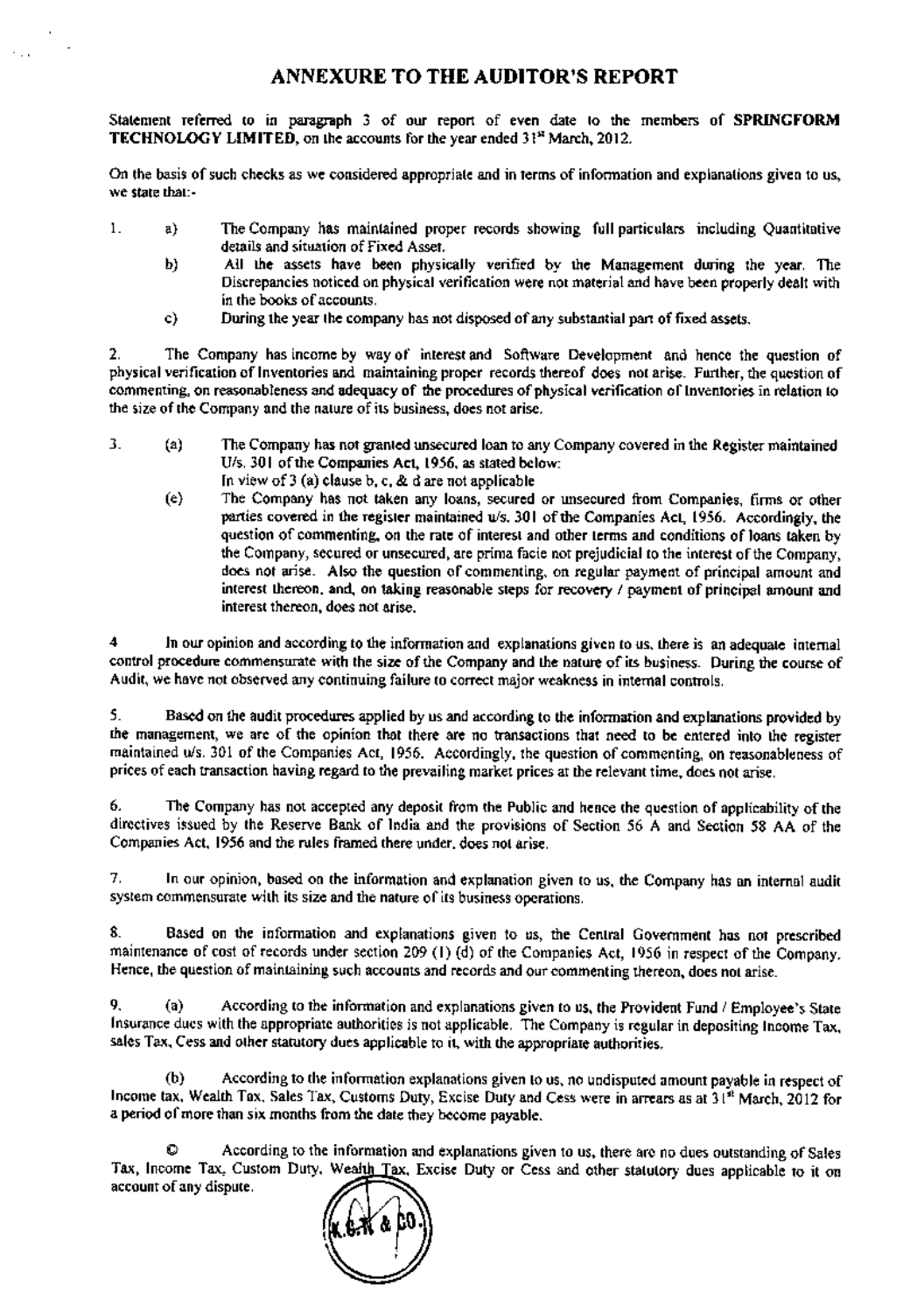10. The Company has no accumulated losses at the end of the financial year and it has not incurred any cash losses in the current and immediately preceding financial year.

The Company has not borrowed any amount from any financial institutions or Banks. Hence, the question 11. of our commenting on whether the Division has defaulted in repayment to Financial Institutions or Debenture Holders or Banks does not arise.

According to the information and explanations given to us and based on the documents produced to us, the 12. company has not granted loans and advances on the basis of security by way of pledge of shares, debentures and other securities.

In our opinion, the Company is not a chit fund or nidhi / mutual benefit fund / society. Therefore, the 13. provisions of clause 4 (xiii) of the Companies (Auditors' Report) Order, 2003 are not applicable to the Company.

In our opinion, the Company is not dealing in or trading in shares, securities, debentures and other  $14.$ investment. Accordingly, the provision of clause 4 (xiv) of the Companies (Auditors' Report) order, 2003 are not applicable to the Company.

According to the information and explanations given to us, the Company has not given any guarantee for  $15.$ loan taken by others from Banks or Financial Institutions. As a result, the question of commenting on whether the terms and conditions are prejudicial to the interest of the Company does not arise.

16. The Company did not have any term loans outstanding during the year.

 $17.$ According to the information and explanations given to us, and on an overall examination of the Balance Sheet of the Company, we report that no funds raised on short term basis have been used for long term investments. No long term funds have been used to finance short term assets.

18. The Company has not made any preferential allotment of shares to parties or companies covered in the register maintained under section 301 of the Companies Act, 1956.

19. According to the information and explanations give to us, the Company has not issued any debentures during the year.

20. The Company has not raised any money through a public issue during the year.

 $21.$ On the basis of our examination of the books of accounts and other relevant records and information made available to us, prima-facie we have not noticed any fraud on or by the Company, during the year. Further, the management has represented to us that no fraud on or by the Company has been reported during the year. However, we are unable to determine / verify as to whether any such reporting has been made, during the year.

For K. C. THAKKAR & CO., **Chartered Accountants** 

K. C. THAKKAR Proprietor (Membership No. 32950) Place: Mumbai DATE: 30.05.2012

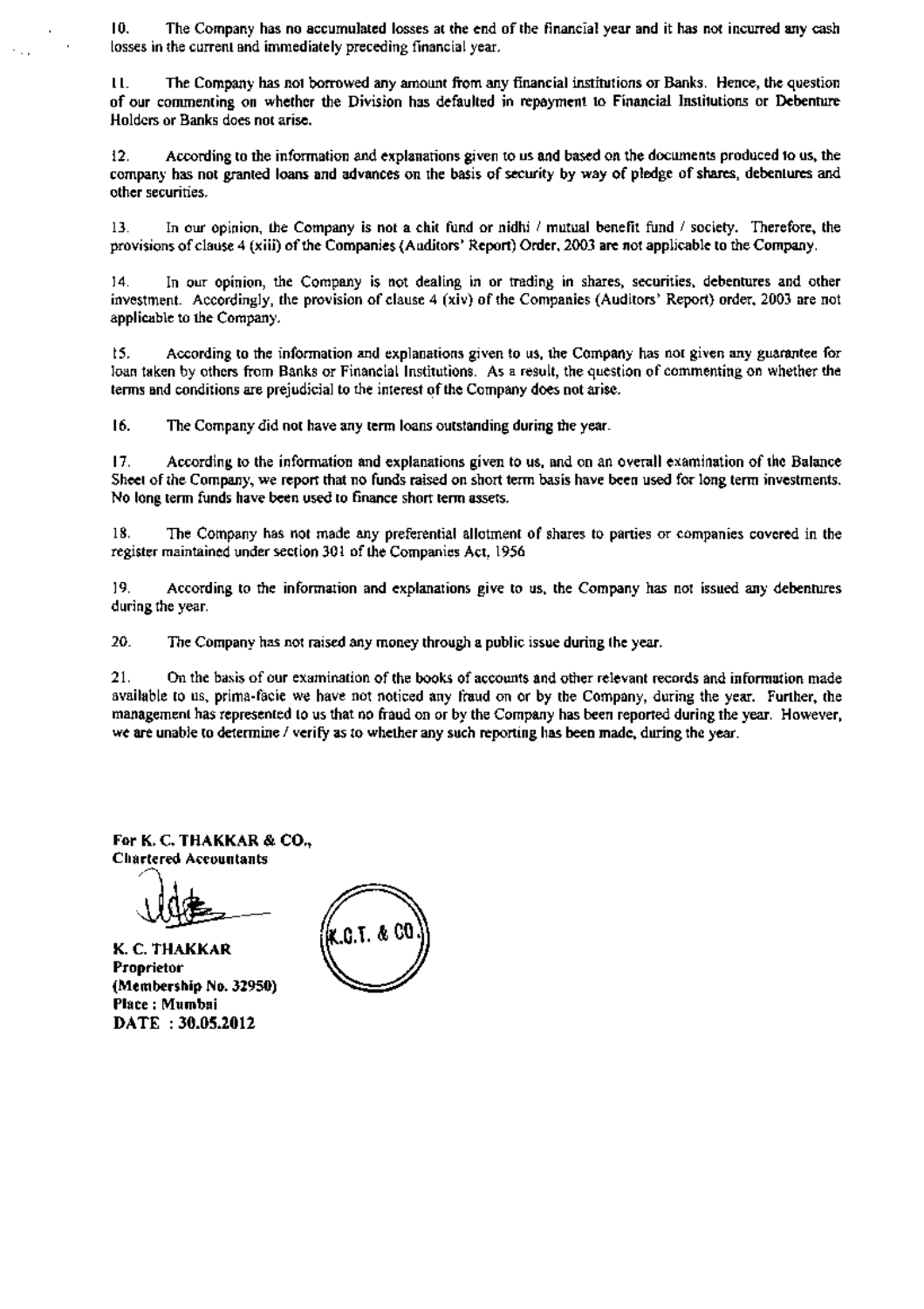#### **SPRINGFORM TECHNOLOGY LIMITED** (Formerly known as NEW SAGAR TRADING COMPANY LTD) BALANCE SHEET AS AT 31st MARCH 2012

 $\ddot{\phantom{a}}$ 

 $\bar{\mathbf{v}}$ 

| <b>SCHEDULES</b>                                                                  |                | FOR THE YEAR<br><b>ENDED</b><br>31st MARCH 2012 | FOR THE YEAR<br><b>ENDED</b><br>31st MARCH 2011 |
|-----------------------------------------------------------------------------------|----------------|-------------------------------------------------|-------------------------------------------------|
| <b>SOURCES OF FUNDS:</b>                                                          |                |                                                 |                                                 |
|                                                                                   |                |                                                 |                                                 |
| <b>SHAREHOLDERS FUNDS:</b><br><b>CAPITAL</b>                                      | п              | 500,000                                         | 500,000                                         |
| <b>RESERVE &amp; SURPLUS</b><br>PROFIT AS PER PROFIT & LOSS ACCOUNT               |                | 2,560,877                                       | 2,518,911                                       |
| LOANS<br>UNSECURED LOANS                                                          | V)             |                                                 | 100,000                                         |
|                                                                                   |                | 3,060,877                                       | 3,118,911                                       |
| <b>APPLICATION OF FUNDS</b>                                                       |                |                                                 |                                                 |
| FIXED ASSETS                                                                      | Ш              |                                                 |                                                 |
| <b>GROSS BLOCK</b>                                                                |                | 202,150                                         | 202,150                                         |
| Less : Accumulated Depreciation                                                   |                | 102,357                                         | 87,930                                          |
| NET BLOCK                                                                         |                | 99.793                                          | 114,220                                         |
| DEFERRED TAX ASSETS                                                               |                | 9,026                                           | 429                                             |
| ADD/(LESS): TRSF FROM PROFITA OSS A/C                                             |                | 14,141                                          | 8,597                                           |
|                                                                                   |                | 23,167                                          | 9,026                                           |
| <b>CURRENTS ASSETS, LOANS AND ADVANCES:</b>                                       |                |                                                 |                                                 |
| <b>SUNDRY DEBTORS</b>                                                             |                |                                                 |                                                 |
| Above 6 months                                                                    |                | 499,200                                         |                                                 |
| <b>Below 6 months</b>                                                             |                |                                                 | 499,200                                         |
| <b>ADVANCES &amp; DEPOSITS</b>                                                    | 用<br><b>IV</b> | 2,682,052                                       | 3,366,052                                       |
| <b>CASH &amp; BANK BALANCES</b>                                                   |                | 387,845                                         | 155,999                                         |
|                                                                                   |                | 3,569,097                                       | 4,021,251                                       |
| LESS : OTHER LIABILITIES, CURRENT LIABILITIES                                     |                |                                                 |                                                 |
| AND PROVISIONS                                                                    | ۷              | 631,180                                         | 1,025,586                                       |
| NET CURRENT ASSETS                                                                |                | 2,937,917                                       | 2,995,665                                       |
|                                                                                   |                | 3,060,877                                       | 3,118,911                                       |
|                                                                                   |                |                                                 |                                                 |
| ACCOUNTING POLICY AND                                                             | VIII           |                                                 |                                                 |
| NOTES ON ACCOUNT                                                                  |                |                                                 |                                                 |
| BALANCE SHEET ABSTRACT AND<br><b>COMPANIES GENERAL BUSINESS</b><br><b>PROFILE</b> |                | ECA<br>x and on béhal                           | $ECH_A$<br>of the Scard<br>VUMBAI               |
| AS PER OUR REPORT OF EVEN DATE                                                    |                |                                                 | o۶                                              |
| FOR K. G. THAKKAR & CO.                                                           |                |                                                 | P. R. SHOP                                      |
| <b>CKARTERED ACCOUNTANTS</b>                                                      |                | CHAIRMAN                                        | <b>DIRECTOR</b>                                 |
|                                                                                   |                |                                                 |                                                 |
| K.C.T. & CO.<br><b>PROPRIETOR</b>                                                 |                |                                                 |                                                 |
|                                                                                   |                |                                                 |                                                 |
| <b>PLACE: MUMBAI</b>                                                              |                | <b>PLACE : MUMBAI</b>                           |                                                 |
| DATE: 30,05.2012                                                                  |                | DATE: 30.05.2012                                |                                                 |
|                                                                                   |                |                                                 |                                                 |
|                                                                                   |                |                                                 |                                                 |

 $\overline{\phantom{a}}$ 

 $\sim$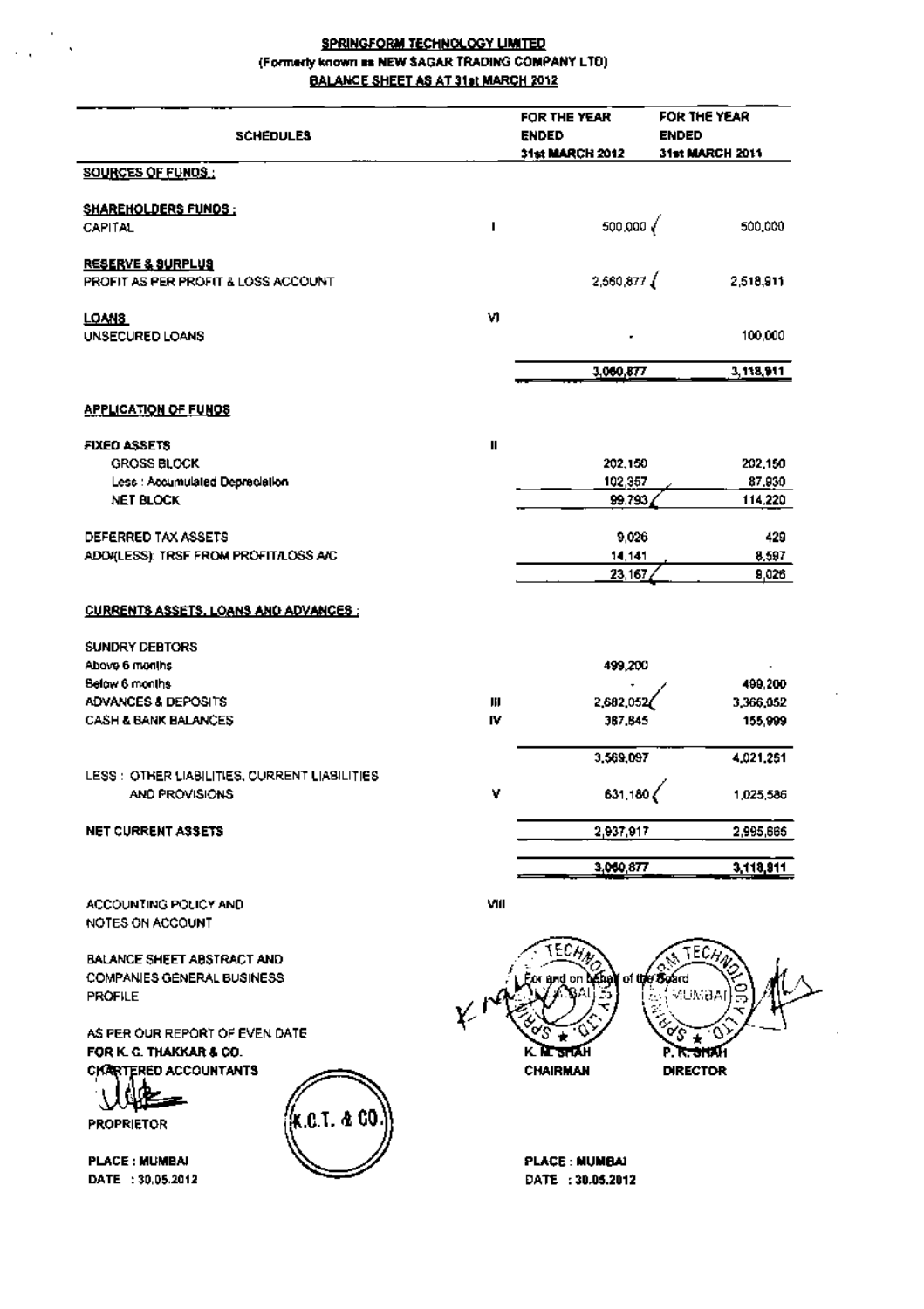#### **SPRINGFORM TECHNOLOGY LIMITED** (Formerly known as NEW SAGAR TRADING COMPANY LTD) PROFIT AND LOSS ACCOUNT FOR THE YEAR ENDED 31st MARCH 2012

| <b>SCHEDULES</b>                             |    | FOR THE YEAR<br><b>ENDED</b><br>31st MARCH 2012 | FOR THE YEAR<br><b>ENDED</b><br><b>31st MARCH 2011</b> |
|----------------------------------------------|----|-------------------------------------------------|--------------------------------------------------------|
| <b>INCOME:</b>                               |    |                                                 |                                                        |
| REVENUE FROM SOFTWARE / SOFTWARE DEVELOPMENT |    |                                                 |                                                        |
| <b>CHARGES</b>                               |    | 918,200                                         | 837,200                                                |
|                                              |    | 918,200                                         | 837,200                                                |
| <u>EXPENDITURE:</u>                          |    |                                                 |                                                        |
| <b>OPERATING EXPENESES</b>                   | ٧U | 859,965                                         | 782,178                                                |
| <b>DEPRECIATION</b>                          |    | 14,427                                          | 16,975                                                 |
|                                              |    | 874.392                                         | 799,153                                                |
| PROFIT BEFORE TAX                            |    | 43.808                                          | 38.048                                                 |
| LESS PROVISION FOR TAX                       |    |                                                 |                                                        |
| <b>CURRENT TAX</b>                           |    | 15,982                                          | 23,863                                                 |
| DEFERRED TAX (ASSETS)/LIABILITY              |    | 14.141                                          | 8,597                                                  |
| PROFIT AFTER TAX                             |    | 41.967                                          | 22,782                                                 |
| BALANCE B/F FROM PREVIOUS YEAR               |    | 2,518,911                                       | 2,496,129                                              |
| PROFIT OF TO BALANCE SHEET                   |    | 2,550,877                                       | 2,518,911                                              |
| <b>BASIC EARNING PER SHARE</b>               |    | 0.84                                            | 0.46                                                   |

**ACCOUNTING POLICY &** NOTES ON ACCOUNTS

BALANCE SHEET ABSTRACT AND **COMPANIES GENERAL BUSINESS PROFILE** 

AS PER OUR REPORT OF EVEN DATE FOR K. C. THAKKAR & CO. **CHARTERED ACCOUNTANTS** 

Ŵ  $\mathfrak{so}_{\mathfrak{X},\mathfrak{X},\mathfrak{X},\mathfrak{X}}$ **PROPRIETOR** 

**PLACE: NUMBAI** DATE: 30.05.2012 VIII



**PLACE: MUMBAI** DATE: 30.05.2012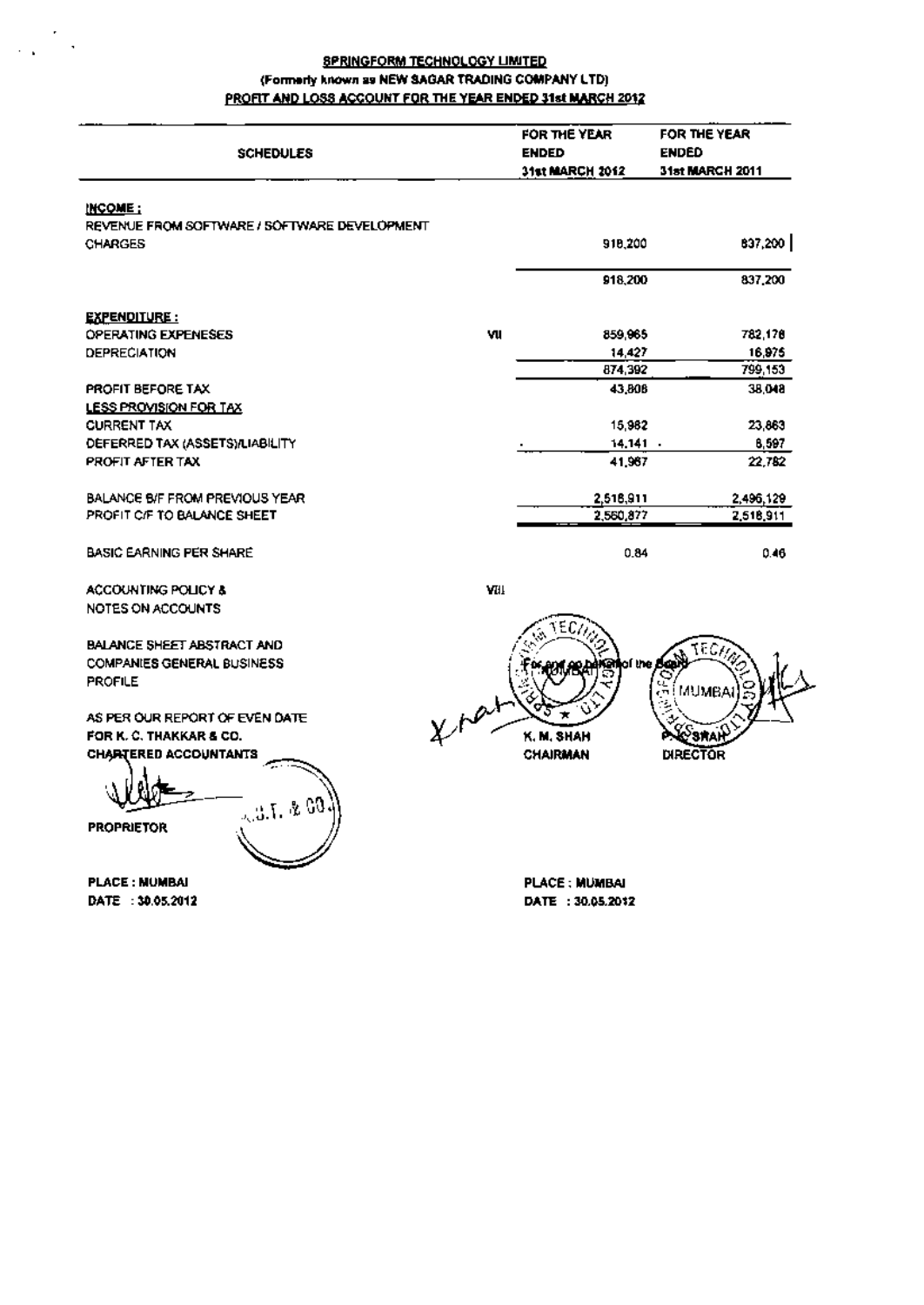#### **SPRINGFORM TECHNOLOGY LIMITED** (Formerly known as NEW SAGAR TRADING COMPANY LTD)

l.

 $\mathcal{L}_{\rm{max}}$  and

| <b>SCHEDULES</b>                                                        |    | FOR THE YEAR<br><b>ENDED</b><br><b>31st MARCH 2012</b> | FOR THE YEAR<br><b>ENDED</b><br>31st MARCH 2011 |
|-------------------------------------------------------------------------|----|--------------------------------------------------------|-------------------------------------------------|
| <b>SCHEDULE</b>                                                         | ı  |                                                        |                                                 |
| <b>SHARE CAPITAL</b>                                                    |    |                                                        |                                                 |
| <b>AUTHORISE SHARE CAPITAL</b><br>50,000 EQUITY SHARES OF Rs.10/-       |    | 500,000                                                | 500,000                                         |
| each (Previous year 50,000 Equily                                       |    |                                                        |                                                 |
| Shares of Rs 10/- each)                                                 |    |                                                        |                                                 |
| <b>ISSUED, SUBSCRIBED &amp; PAID UP</b>                                 |    | 500,000                                                | 500,000                                         |
| 50,000 EQUITY SHARES OF Rs.10/- EACH                                    |    |                                                        |                                                 |
| (Previous year 50,000 equity shares of<br>Rs.10/-each)                  |    |                                                        |                                                 |
|                                                                         |    |                                                        |                                                 |
| <b>SCHEDULE</b>                                                         | Ш  |                                                        |                                                 |
| <b>ADVANCES &amp; DEPOSITS</b>                                          |    |                                                        |                                                 |
| ADVANCE FOR                                                             |    |                                                        |                                                 |
| ADVANCE INCOME TAX PAID                                                 |    | 165,000                                                | 165,000                                         |
| DATAMINDS TECHNOLOGY PVT. LTD.                                          |    |                                                        | 07,500                                          |
| K. M. SHAH                                                              |    | 2,102,000                                              | 1.575,000                                       |
| PANKAJ K. SHAH                                                          |    | 276,540                                                | 656,540                                         |
| RAJIV K SHAH                                                            |    |                                                        | 733,500                                         |
| <b>INCOME TAX PAID</b>                                                  |    | 136,246                                                | 136,246                                         |
|                                                                         |    | 2,679,786                                              | 3,363,786                                       |
| <b>DEPOSIT</b>                                                          |    |                                                        |                                                 |
| F B.T. PAID                                                             |    | 2,266                                                  | 2,266                                           |
|                                                                         |    |                                                        |                                                 |
|                                                                         |    | 2,266                                                  | 2,266                                           |
| <b>GROSS TOTAL</b>                                                      |    | 2,682,052                                              | 3,366,052                                       |
|                                                                         |    |                                                        |                                                 |
| <b>SCHEDULE</b>                                                         | IV |                                                        |                                                 |
| <b>CASH &amp; BANK BALANCES</b>                                         |    |                                                        |                                                 |
| CASH IN HAND                                                            |    | 95,664                                                 | 11,754<br>143,906                               |
| BALANCE WITH THE JAIN SAHAKARI BANK LTD.<br>BALANCE WITH HDFC BANK LTD. |    | 291,845<br>337                                         | 337                                             |
|                                                                         |    |                                                        |                                                 |
|                                                                         |    | 387,845                                                | 155,999                                         |
|                                                                         |    |                                                        |                                                 |
| <b>SCHEDULE</b>                                                         | v  |                                                        |                                                 |

**SCHEDULE** 

**CURRENT LIABILITIES & PROVISIONS OTHER LIABILITIES PRYISION FOR EXPENSES** P EXPENSES PAYABLE



 $\cdot$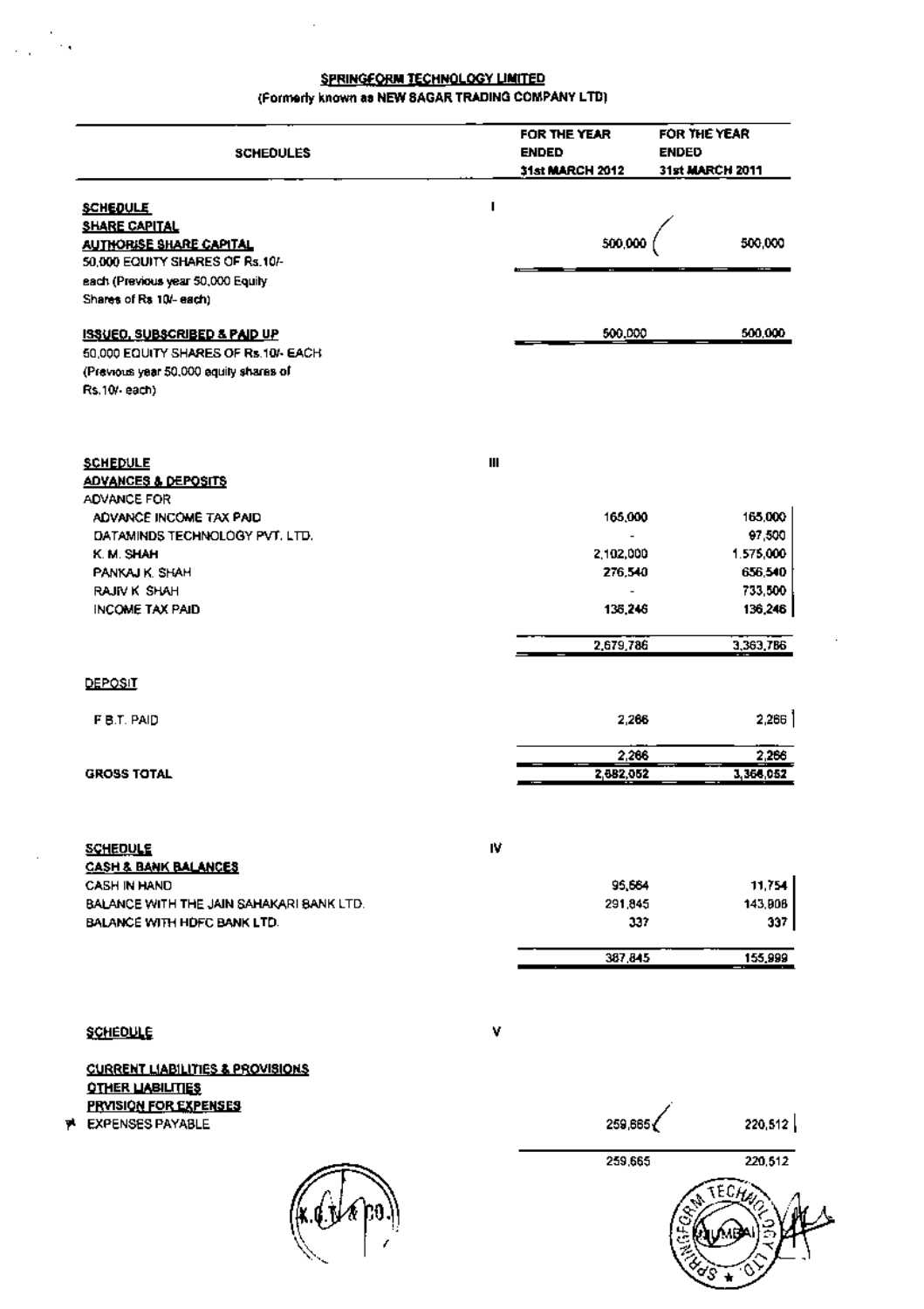#### **SPRINGFORM TECHNOLOGY LIMITED** (Formerly known as NEW SAGAR TRADING COMPANY LTD)

 $\frac{1}{2}$ 

 $\sim$   $\sim$ 

Ĭ.

|                                                |     | FOR THE YEAR             | FOR THE YEAR    |
|------------------------------------------------|-----|--------------------------|-----------------|
| <b>SCHEDULES</b>                               |     | <b>ENDED</b>             | <b>ENDED</b>    |
|                                                |     | <b>31st MARCH 2012</b>   | 31st MARCH 2011 |
| <b>PROVISIONS</b>                              |     |                          |                 |
| PROVISION FOR TAX                              |     | 346,439                  | 330,457         |
|                                                |     | 346,439                  | 330,457         |
| <b>SUNDRY CREDITORS</b>                        |     |                          |                 |
| AMITA DESALA CO.                               |     | 25.076                   | 14,544          |
| DEWSOFT SOLUTIONS PVT. LTD.                    |     |                          | 444,000         |
| K. C. THAKKAR & CO.                            |     |                          | 12,073          |
| <b>STRIP SPRING</b>                            |     | $\overline{\phantom{a}}$ | 4,000           |
|                                                |     | 25,078                   | 474,617         |
|                                                |     | 631,180                  | 1,025,588       |
|                                                |     |                          |                 |
| SCHEDULE                                       | ٧ı  |                          |                 |
| LOANS                                          |     |                          |                 |
| UNSECURED LOANS                                |     |                          | 100,000         |
|                                                |     |                          | 100,000         |
|                                                |     |                          |                 |
| <b>SCHEDULES</b>                               | VII |                          |                 |
| <b>OTHER OPERATING EXPENSES</b>                |     |                          |                 |
| <b>AUDIT FEES</b>                              |     | 18,427                   | 8,000           |
| ADVERTISEMENT CHARGES                          |     | 55,692                   | 61,776          |
| <b>BANK CHARGES</b>                            |     | 358                      | 830             |
| <b>COMPUTER HIRE CHARGES</b>                   |     |                          | 444,000         |
| <b>ELECTRICITY</b><br><b>INTEREST EXPENSES</b> |     | 6,565                    | 4,835           |
| LEGAL & PROFESSIONAL EXPENSES                  |     | 85,000                   | 87,633          |
| MISC, EXPENSES                                 |     | 100                      | 2,541           |
| POSTAGE & COURIER                              |     | 4,597                    | 1,856           |
| <b>PRINTING &amp; STATIONERY</b>               |     | 4,154                    | 3,654           |
| RENT & RATE, TAXES                             |     | 60,308                   |                 |
| REPAIRS & MAINTENANCE                          |     | 20,927                   | 13,575          |
| ROC CHARGES                                    |     | 3,000                    | 600             |
| SALARY                                         |     | 514,007                  | 82,182          |
| STAFF WELFARE                                  |     | 6,485                    | 5,895           |
| TAX & TOLL EXPENSES                            |     | 40.549                   | 40,242          |
| TELEPHONE & FAX                                |     | 15,287                   | 18,106          |
| TRAVELLING EXPENSES                            |     | 24,510                   | 6,452           |
|                                                |     | 859,965                  | 782,178         |



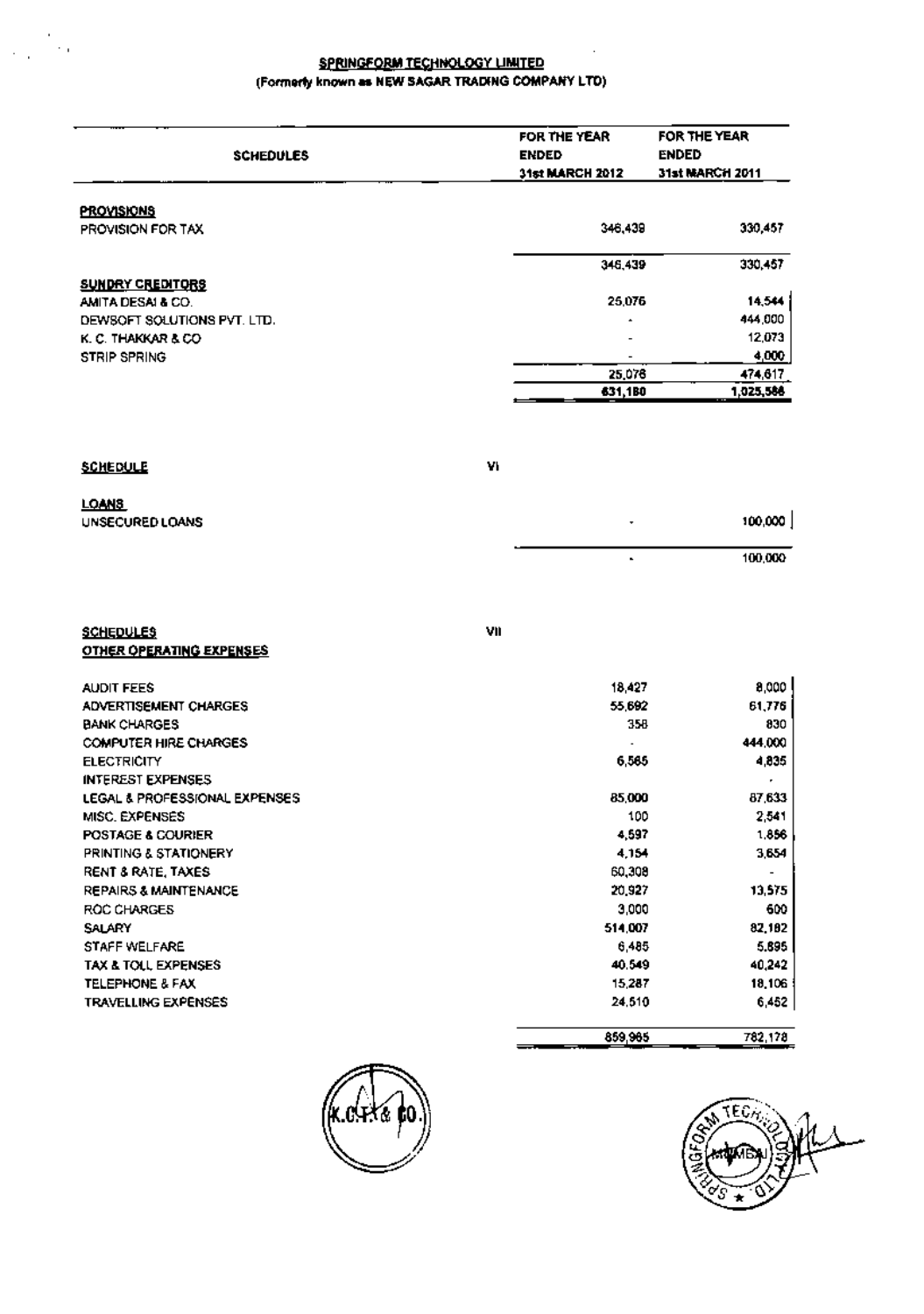Information pursuant to the provisions of Part IV of the Companies Act 1956. Balance Sheet Abstract & Company's General Business Profile Software Development

 $\sim$  .

| <b>Registration Details</b>                           | State Code: 11 |     |           |
|-------------------------------------------------------|----------------|-----|-----------|
| Registration No. 21914                                |                | Rs. |           |
| Balance Sheet Date: 31st March 2011                   |                |     |           |
| II. Capital Raised during the year                    |                |     |           |
| Public Isaue                                          |                | Nil |           |
| Rights issue                                          |                | ΝiΙ |           |
| Bonus Issue                                           |                | ΝÜ  |           |
| Private Placement                                     |                | Nit |           |
| to permanent employees of the company)                |                |     |           |
| III. Position of Mobilisation and Deployment of Funds |                |     |           |
| <b>Total Liabilities</b>                              |                |     | 3,060,877 |
| <b>Total Assets</b>                                   |                |     | 3,060,877 |
| SOURCES OF FUNDS                                      |                |     |           |
| Paid up Capital                                       |                |     | 500,000   |
| Reserve & Surplus                                     |                |     | 2,560,877 |
| Deferred Tax Liability                                |                |     | 23,167    |
| APPLICATION OF FUNDS                                  |                |     |           |
| Net Fused Assets                                      |                |     | 99.793    |
| Investments                                           |                |     |           |
| <b>Net Currents Assets</b>                            |                |     | 2,937,917 |
| Miscellaneous Expenditure                             |                |     |           |
| IV. Performance of the Company                        |                |     |           |
| Tumover including other income                        |                |     | 916,200   |
| Total Expenditure including Depreciation              |                |     | 874,392   |
| Profit Before Tax                                     |                |     | 43,608    |
| Profit After Tax                                      |                |     | 41.967    |
| Esmings per Share (Rs.)                               |                |     | 0.64      |
| <b>Dividend Rate</b>                                  |                |     | Nü        |

V. Generic Names of the Three Principal Products/Services of the Company [as per monetary terms]

AS PER OUR REPORT OF EVEN DATE FOR K. C. THAKKAR & CO. **CHANTERED ACCOUNTANTS** 

 $0.6$ . J.  $\approx 0.0$ 

**PROPRIETOR** 

**PLACE: MUMBAI** DATE: 30.05.2012



**PLACE: MUMBAI** DATE: 30.06.2012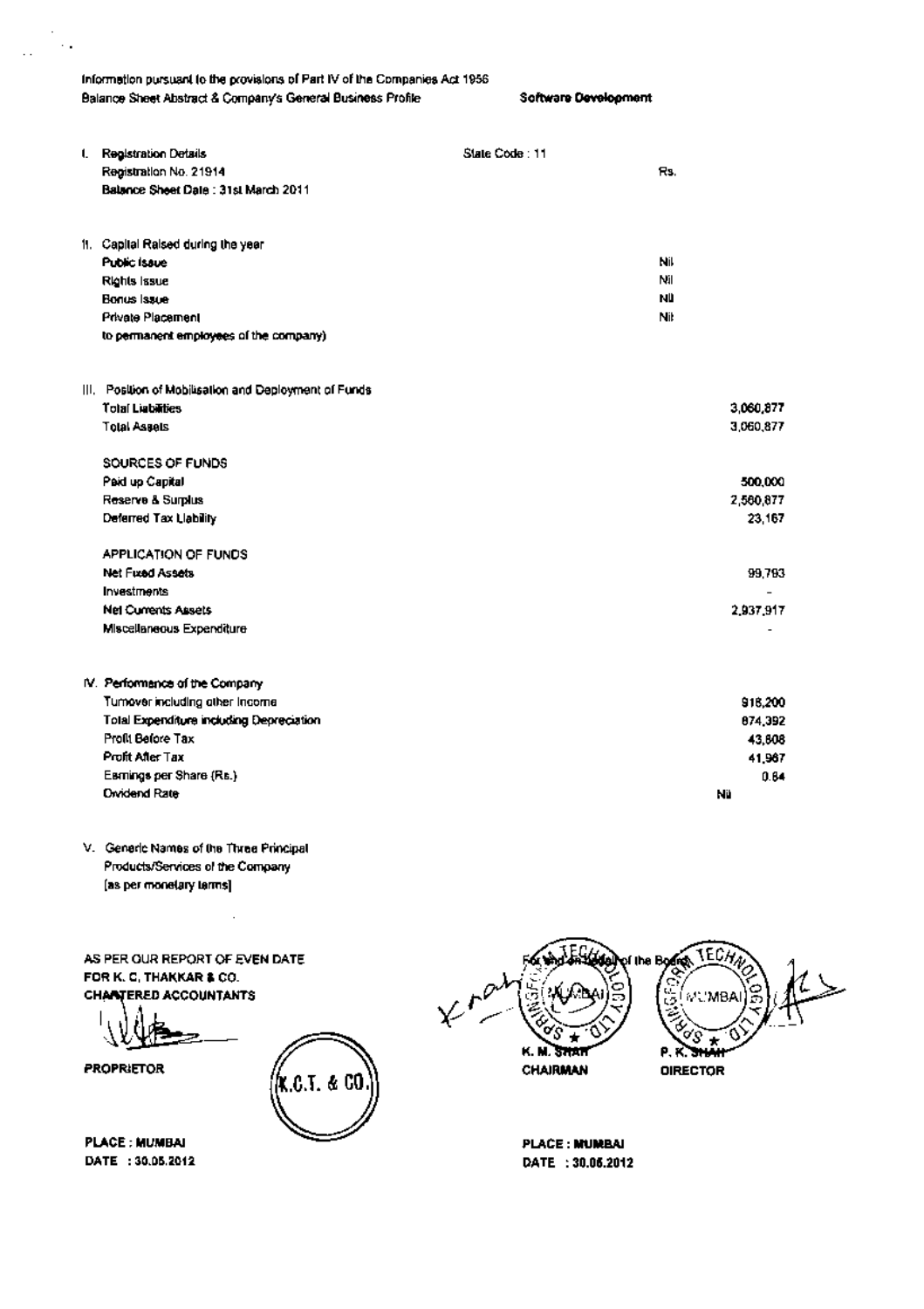**EIXED ASSETS** 

|       | <b>Sr.</b> Description of |                               | <b>Gross Block</b>    |                          |                                               | <b>Depreciation</b>                               |          |                                |                         | Net Block                    |
|-------|---------------------------|-------------------------------|-----------------------|--------------------------|-----------------------------------------------|---------------------------------------------------|----------|--------------------------------|-------------------------|------------------------------|
|       | No. Assets                | Cost as on<br><b>D1.04.11</b> | Deduction<br>Addition | Cost as on<br>13.12<br>Ī | as on 01.04.11<br>Accumatated<br>Depreciation | Depreciation Adjustment Accumunid<br>for the year | 31.03.12 | us on 31.03.12<br>Depreclation | on 31.03.12<br>W.D.V.as | on 31.03.11<br><b>W.D.V.</b> |
|       | 1. Computer               | 160,372.00                    |                       | 160.372.00               | \$1,826.00                                    | 12,732.00                                         |          | 94,559.00                      | 65,814.00               | 78.546.00                    |
|       | 2 Air Conditioner         | 41,778.00                     |                       | 41,778.00                | <b>8104.00</b>                                | 1,695.00                                          | 1        | 7,799.00                       | 33,979.00               | 35,674.00                    |
|       |                           |                               |                       |                          |                                               |                                                   |          |                                |                         | 114,220.00                   |
| Total |                           | 202,150.00                    |                       | 202150.00                | 87,930.00                                     | 14,427.00                                         |          | 102.357.00                     | 99,793.00               |                              |
|       | <u>Previous year</u>      | 202,150.00                    |                       | 202,150.00               | 70,855.00                                     | 16,975.00                                         |          | 87,930.00                      | 114.220.00              | 131,195.00                   |



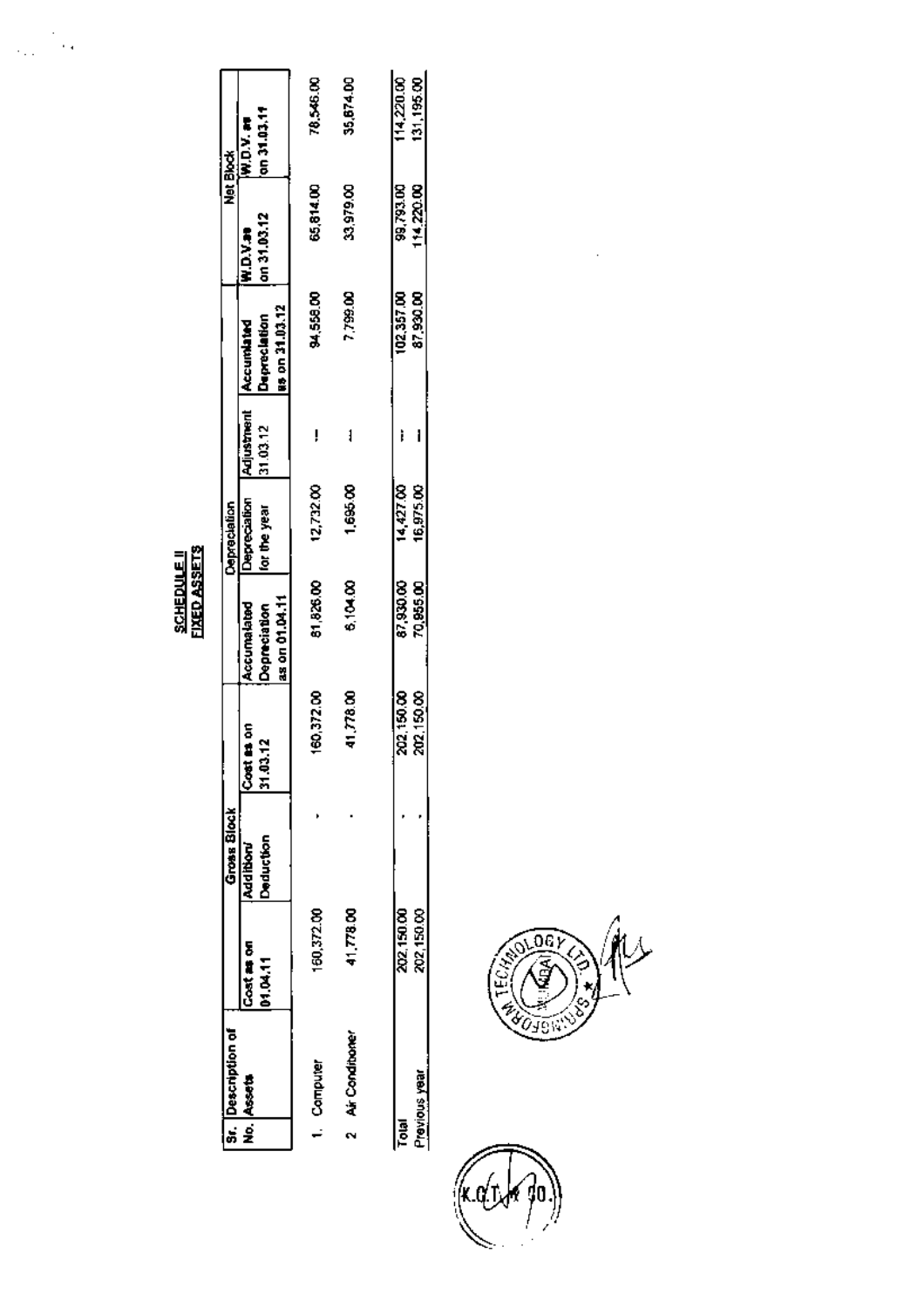| Sr.<br>No. | <b>Description</b><br>of assets | Rate of<br>Depreclation | W.D.V. as<br>on 01.04.11 | from 1-04-11 to 30-09-11 | <b>Addition/Deduction</b><br>from 1-10-11 to 31-03-12 | <b>MODVAT</b>            | Change In<br>F.E.rate    | Subsidy                  | Depreciation<br>Allowable | W.O.V.as<br>on 31.03.12 |
|------------|---------------------------------|-------------------------|--------------------------|--------------------------|-------------------------------------------------------|--------------------------|--------------------------|--------------------------|---------------------------|-------------------------|
|            | Computer                        | 60%                     | 4,922                    |                          | $\overline{\phantom{a}}$                              | $\overline{\phantom{a}}$ | $\overline{\phantom{a}}$ | $\cdot$                  | 2,953                     | 1,969                   |
| 2.         | Air Condition                   | 15%                     | 23,733                   | $\overline{\phantom{a}}$ | $\overline{\phantom{0}}$                              | $\overline{\phantom{0}}$ | $\overline{\phantom{0}}$ | $\overline{\phantom{a}}$ | 3,550                     | 20,173                  |
|            |                                 |                         |                          |                          |                                                       |                          |                          |                          |                           |                         |
| Tolal      |                                 |                         | 28,655                   |                          |                                                       |                          |                          |                          | 6,513                     | 22142                   |

# Particulars of Depreciation for the year ended 31.03.2012<br>Annexure 'A'



 $\mathbf{r}$ 

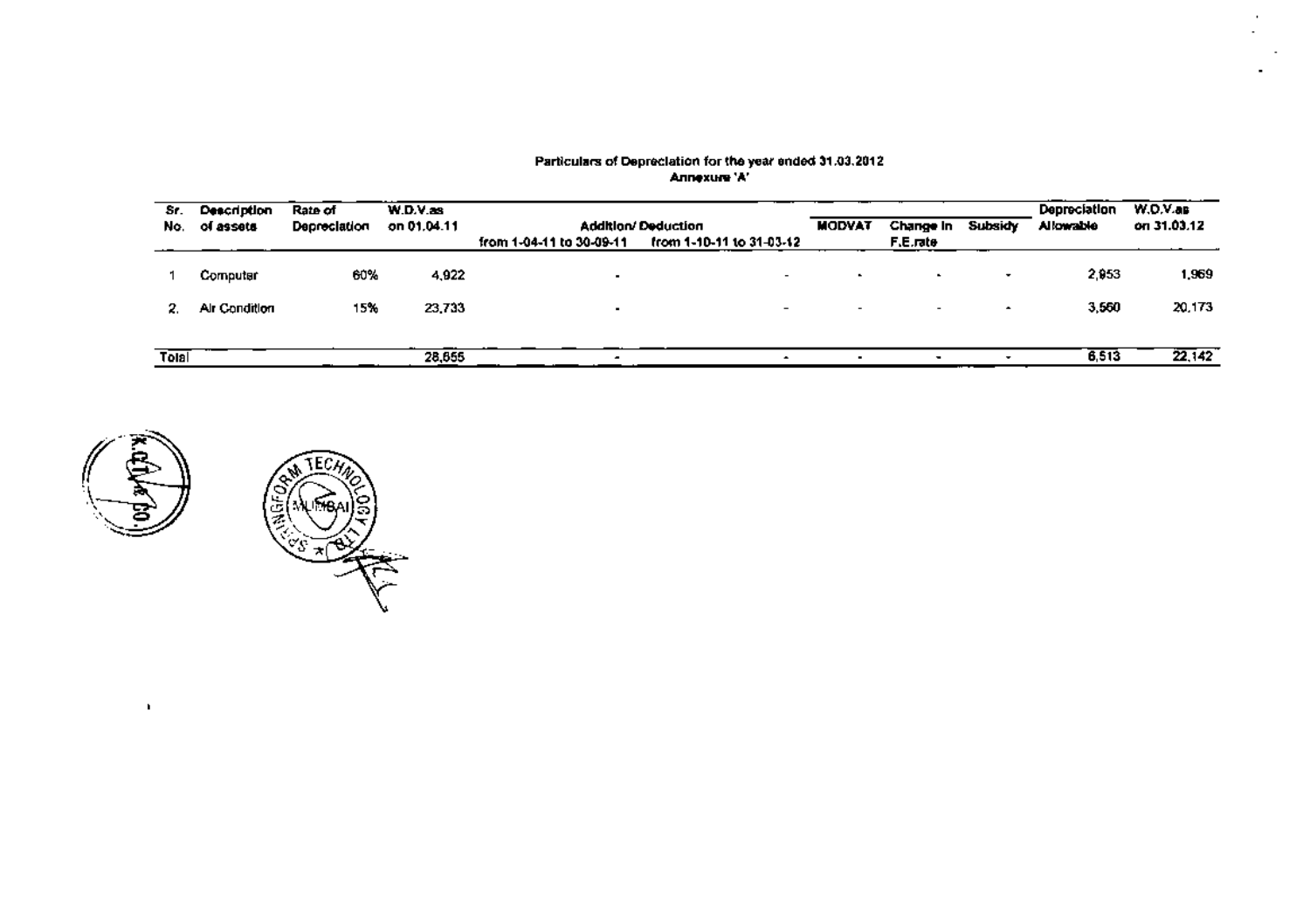#### SPRINGFORM TECHNOLOGY LTD (Formerly known as New Sagar Trading Company Limited)

#### **SCHEDULE - 'VIII'**

#### **ACCOUNTING POLICY**

#### $1.$ **Accounting Convention**

The Financial statements are prepared under the Historical Cost convention on accrual basis and comply with accounting standards referred to in section 211(3C) of the Companies Act, 1956.

#### $\overline{2}$ . **Fixed Asset**

Fixed asset are stated at cost of acquisition less depreciation.

#### 3. Depreciation

Depreciation is provided on straight line method at the rate specified in schedule II to the Companies Act, 1956.

4. Revenue recognition

Income is booked on raising of Invoices

#### 5. **Taxation**

Current tax is determined as the amount of tax payable in respect of taxable income for the year. The deferred tax for timing difference between the book and tax profit for the year is accounted for using tax rate and laws that has been enacted at the balance sheet date.

#### **NOTES TO ACCOUNTS**

L. Information required as per Part II of Schedule VI to the Companies Act., 1956 relating to quantitative information regarding material, goods, stores, imports, exports, expenditure in foreign currency, amount remitted in foreign currency or earnings in foreign exchange, is not given as the same is not applicable.

2. Contingent Liabilities is Rs. NIL (Previous year - Rs. Nil)

3. The Provident Fund Act and other relevant acts are not applicable to the company.

 $\overline{4}$ . The Company has not done any transaction with ancillary industrial undertakings / small scale industrial undertakings holding permanent registration certificate issued by the Directorate of Industries of State or Union territory. Consequently, there are no Outstanding Dues of Small Scale Industrial Undertakings.

#### 5. The break-up of Deferred tax liability at the year end is as below

| $\cdots$<br>Particulars                               | $-03 - 2011$ | $-2012$ |
|-------------------------------------------------------|--------------|---------|
| _______<br>$-$<br>Depreciation<br>____<br>----<br>___ | 16975/-      | 14427/  |

6. The Expenditure/ Income in Foreign Currency is NIL (The previous year is NIL)

- 7. Related Party Disclosure : Disclosure as required by AS18 for related party are given below: Dewsoft Solutions Pvt. Ltd. Smartcom Infotech Pvt. Ltd. Dataminds Technologies Pvt. Ltd.
- 8. Key Management Personnel: Mr. Kishor M. Shah Mr. Pankaj K Shah
- 9. Information on Segment Reporting as per Accounting Standard 17: The Company's operations relate only to Software business and thus have only one reportable segment.



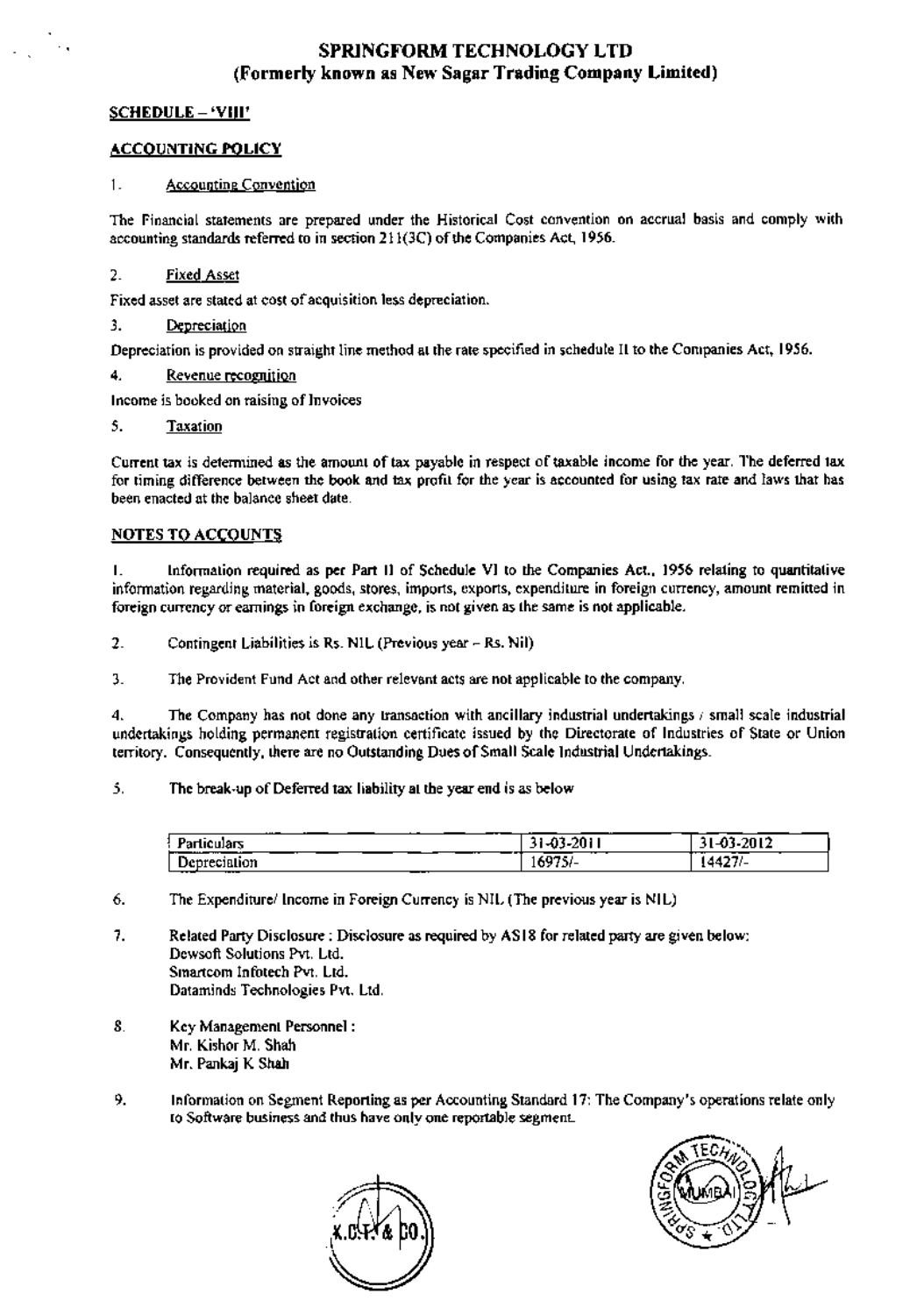K. C. THAKKAR & CO. **CHARTERED ACCOUNTANTS**  201/202, Siddharth, Near Indraprasth. S.V. Road, Borivli (W) Mumbai - 400 092.

Tel.Nos.: 5570 5174/2805 42 02

To The Board of Directors SPRINGFORM TECHNOLOGY LTD (Formerly known as New Sagar Trading Company Limited) A-203, Suchita Enclave, Maharashtra Nagar, Borivli (W), Mumbai - 400 092

We have examined the attached cash flow statement of Springform Technology Limited (Formerly known as New Sagar Trading Company Limited) for the year ended 31<sup>st</sup> March, 2012. The statement has been prepared by the Company in accordance with the requirements of clause 32 of the listing agreement with the Stock Exchange of Mumbai and is based on and in agreement with the corresponding Profit and Loss Account and Balance Sheet of the Company covered by our report of 30/05/2012 to the members of the Company.

 $\mathbf{l}$ 

For K. C. THAKKAR & CO. **Chartered Accountants** 

K.C.T. & CO

K. C. THAKKAR Proprietor. (Membership No.32950)

Place: Mumbai Date: 30.05.2012